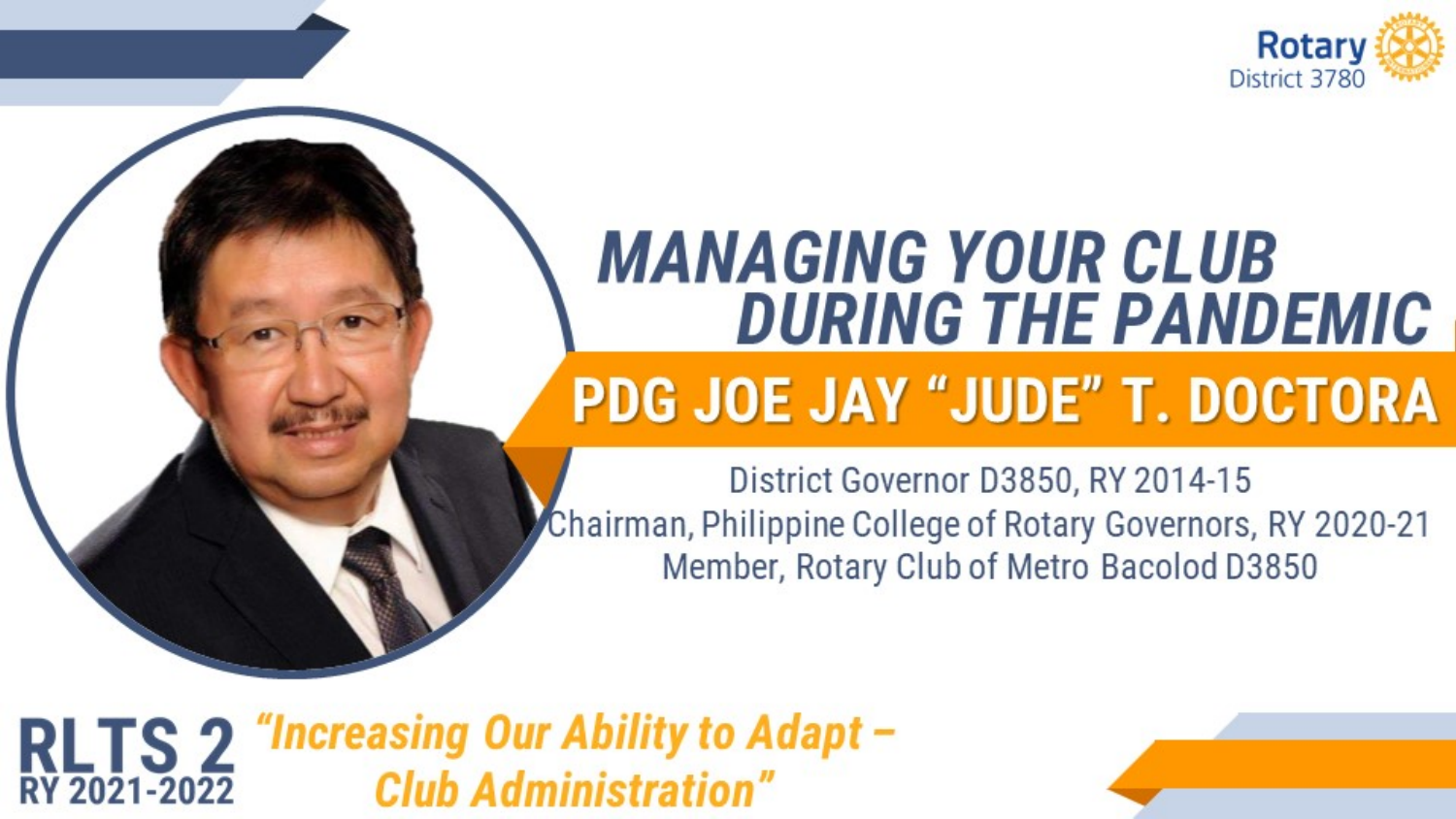



# **The Club Administration**

**PDG Joe Jay "Jude" T. Doctora**

**District Governor, RY 2014-15**



**Chairman, Philippine College Of Rotary Governors - RY 2020-21**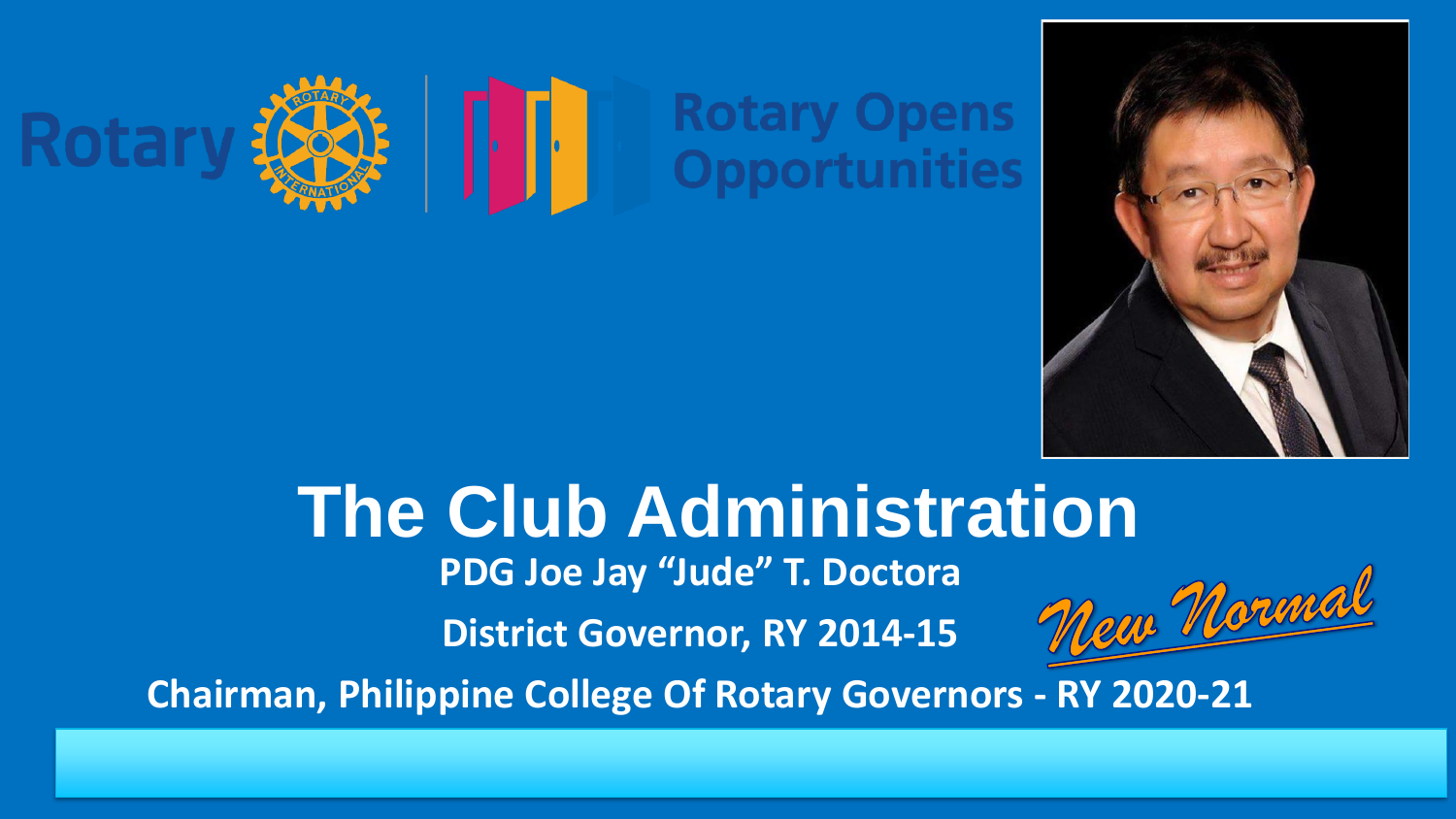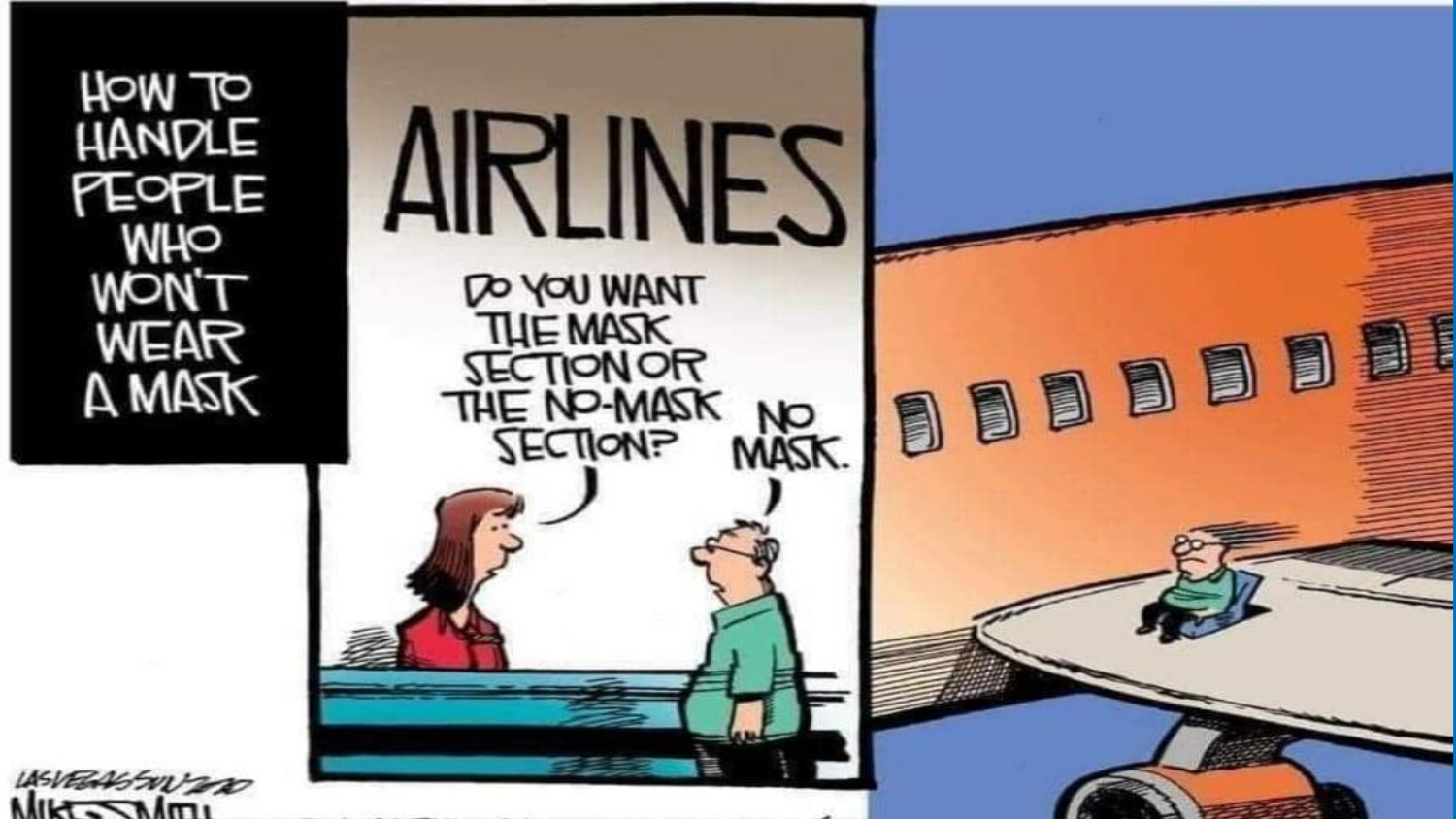**We celebrate the feast of the Ascension but if we relate this event to what is happening today…..**

# It's the day when Jesus started to work from home.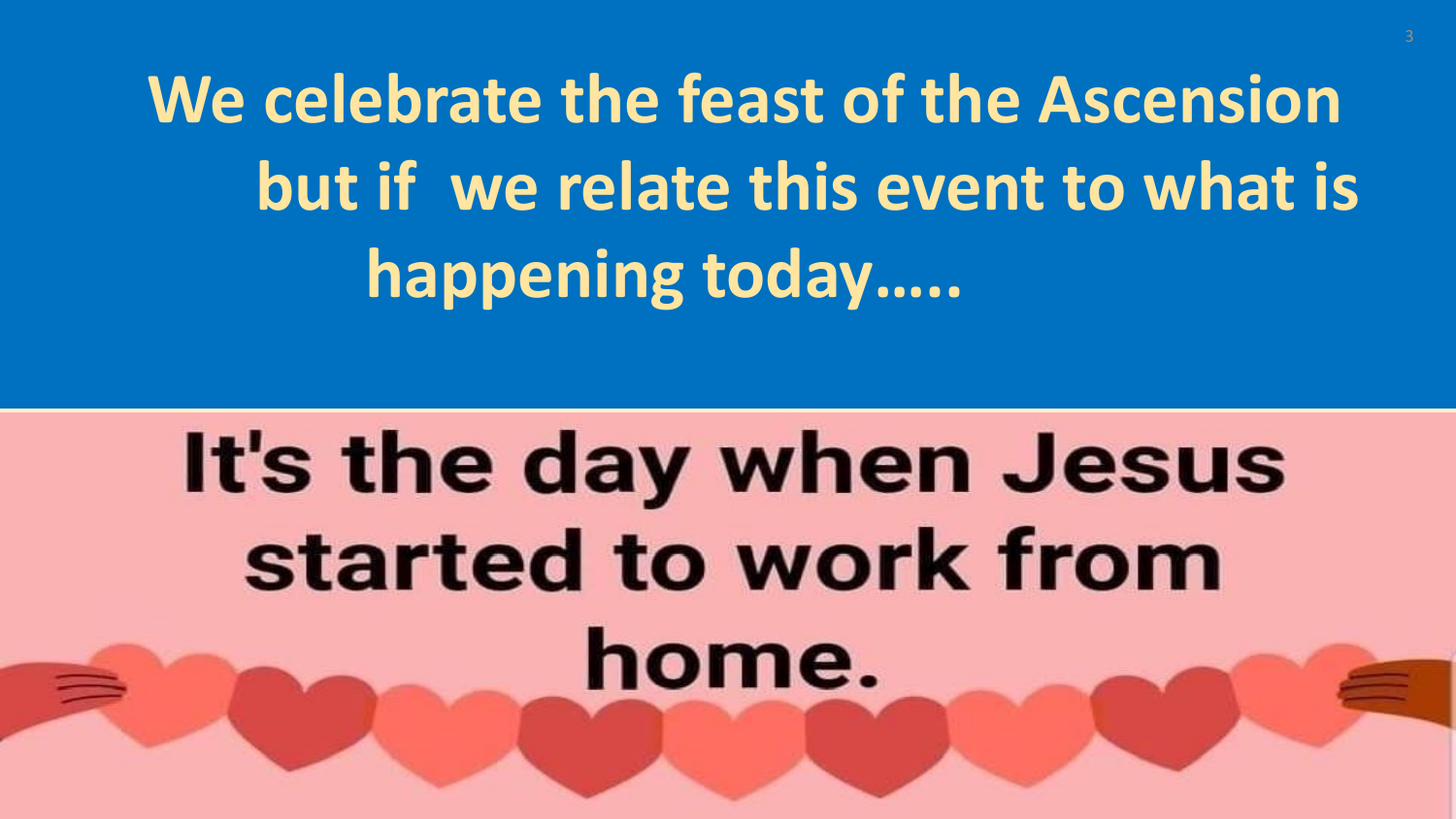#### The New Buzzwords..**Enchance Community Quarantine Virtual Meetings** Economic Crisis Good Governance Cash is King **Pivot Mutate** Agile Resiliency Planning E- Commerce **Digital Disruption Health Crisis Work From Home Collaboration** Adapt **Sustainability Canvass Business Continuity Plan New Normal** Lockdown Risk Management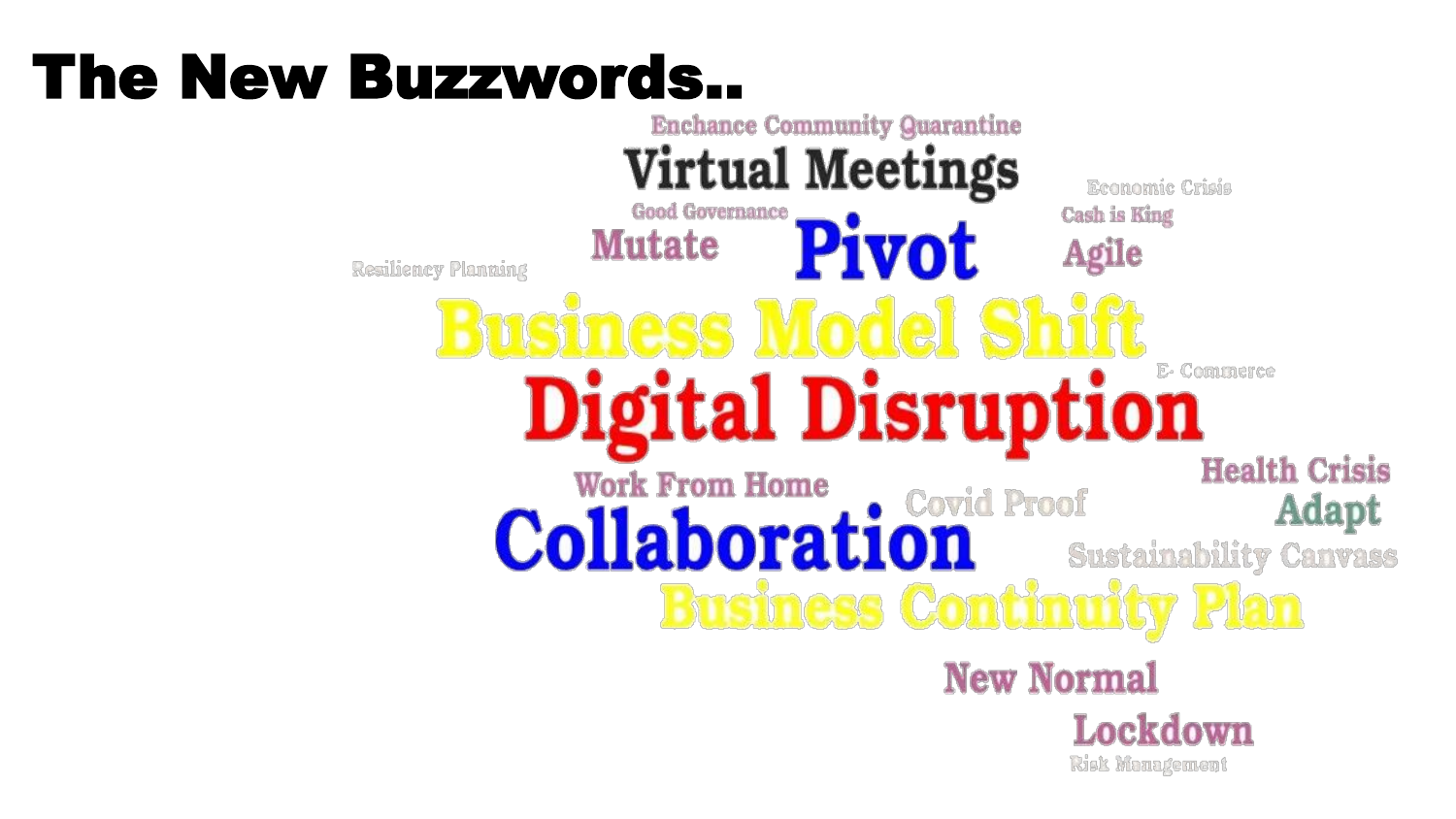# **CIVIC ORGANIZATIONS…ADAPTING IS A CHALLENGE**





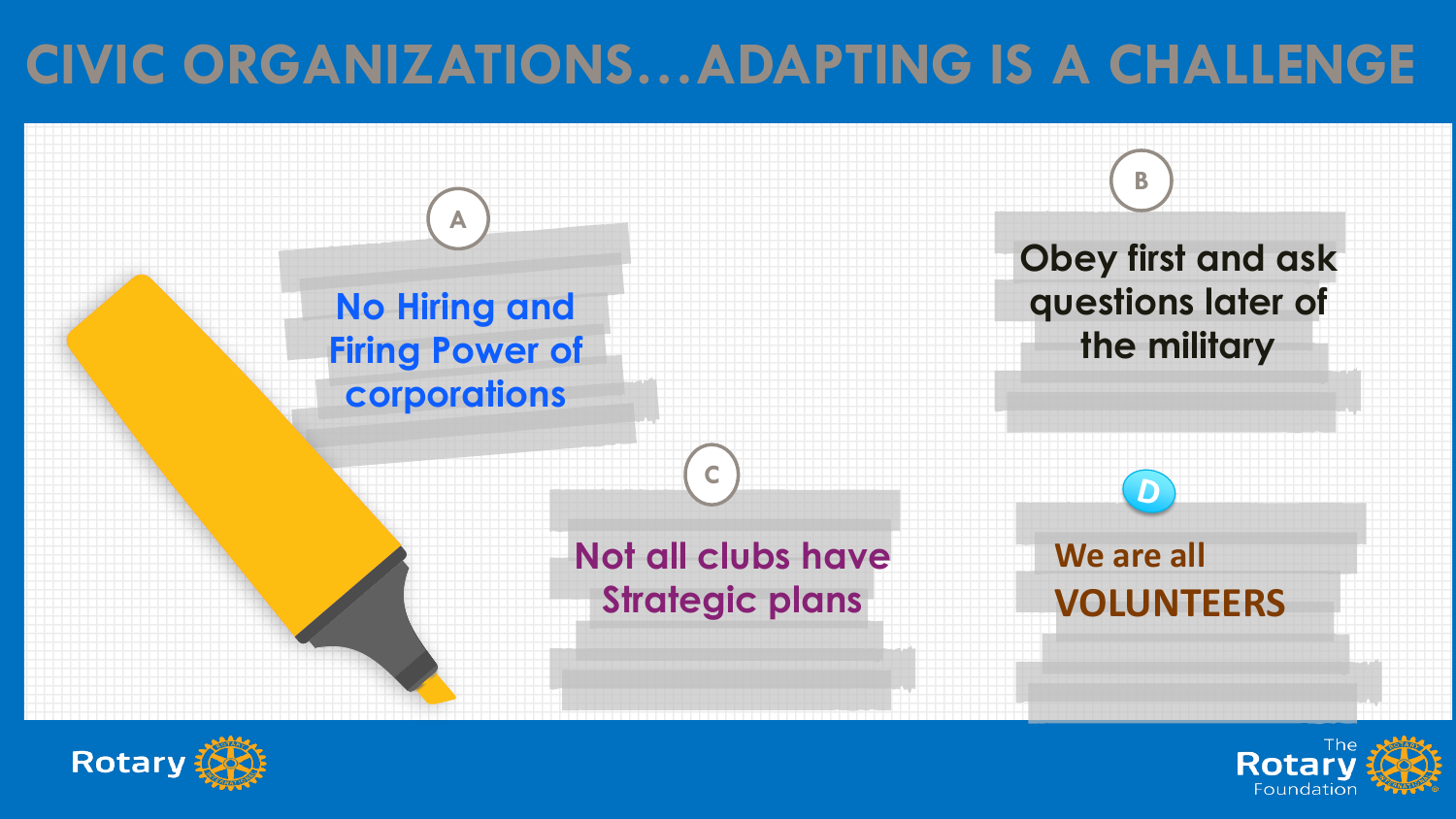### **EMBRACE THE CHANGE AND MEET THE NEW ROTARIAN & CONSUMER YOUR JOB AS PRESIDENT UNDER THE NEW NORMAL**

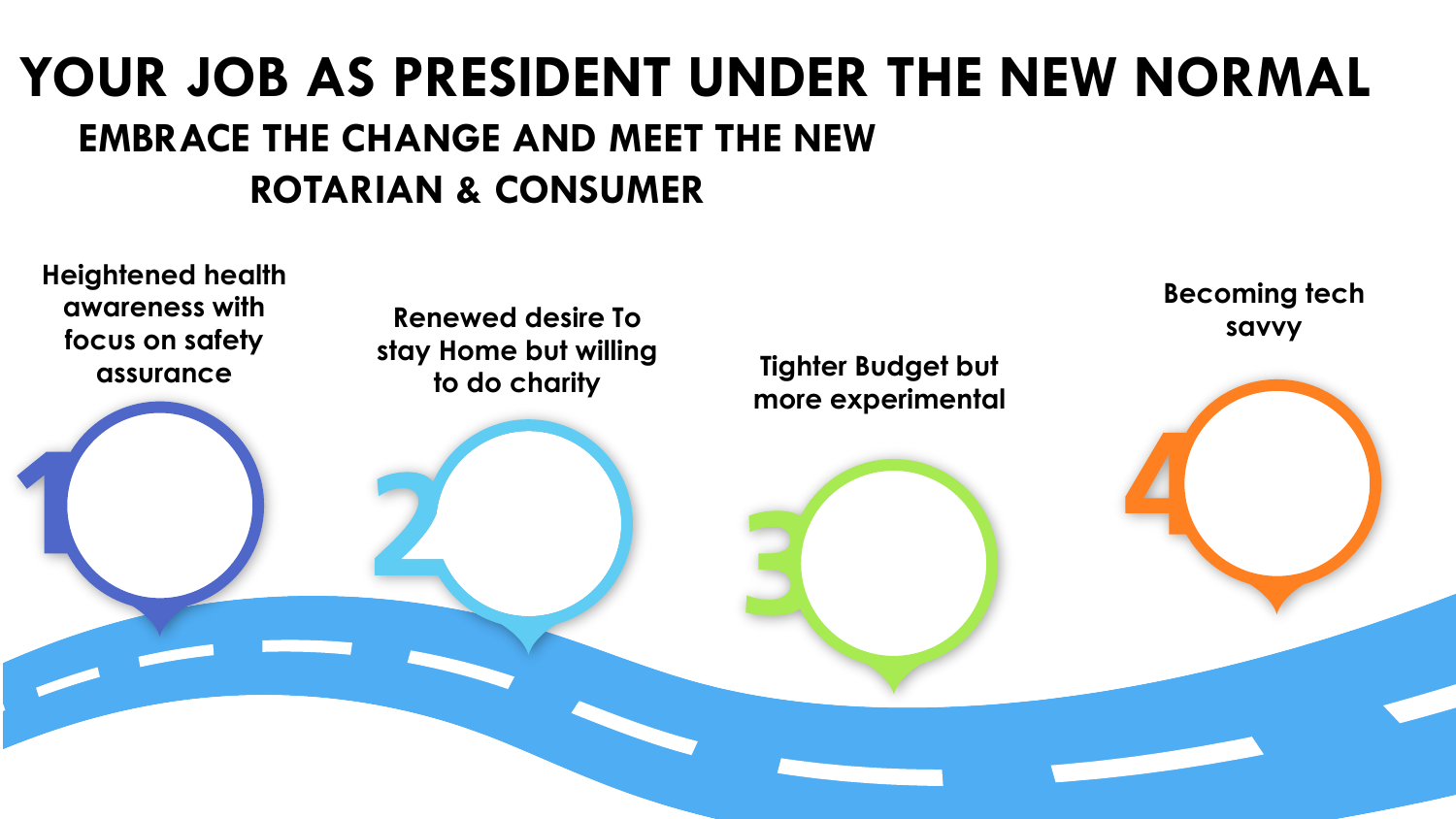## **YOUR JOB AS PRESIDENT UNDER THE NEW NORMAL**

![](_page_7_Figure_1.jpeg)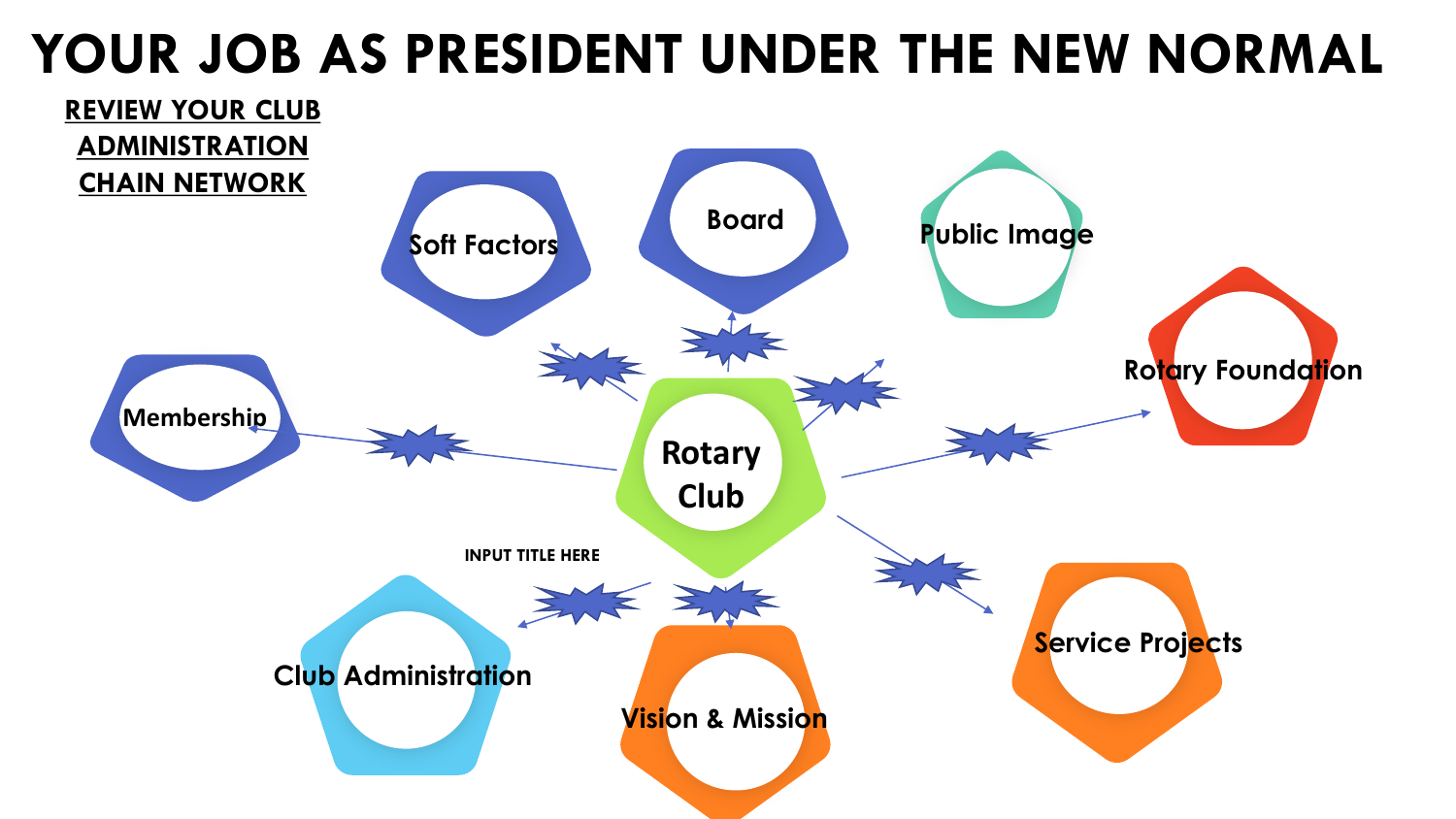## **CLUB ADMINISTRATION ENSURES EFFICIENT OPERATION OF THE CLUB**

![](_page_8_Figure_1.jpeg)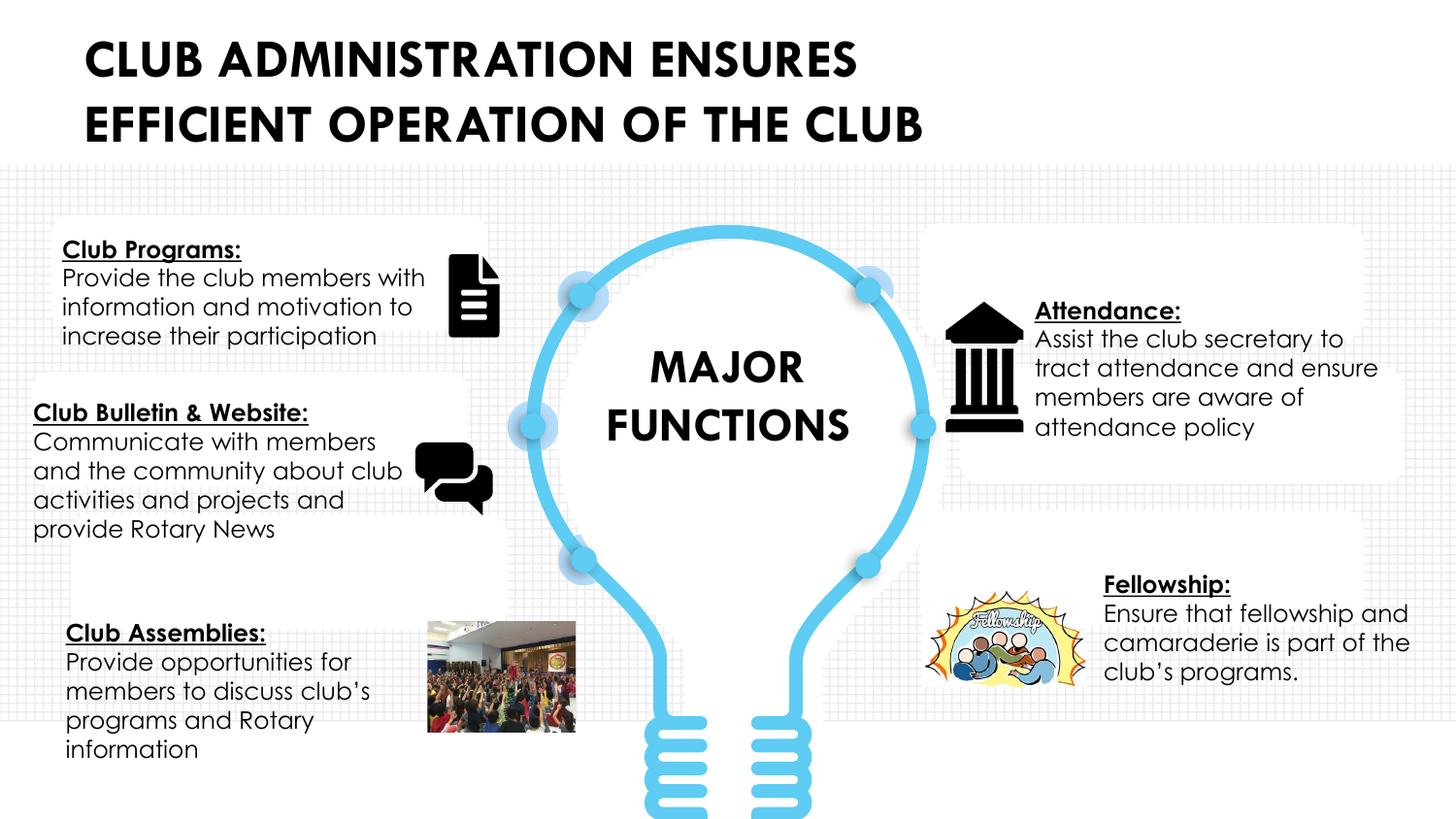#### **STEP 01**

#### **Appoint a Chair based on professional abilities, interest and talents**

#### **STEP 05**

**Encourage continuing education by committee members**

# **YOUR JOB AS PRESIDENT**

#### **STEP 04**

**Ensure continuity by appointing the members to a three year term, in consultation with your PE and PN**

![](_page_9_Figure_7.jpeg)

#### **STEP 02**

**Appoint your club secretary and treasurer to the Club administration Committee**

#### **STEP 03**

**Create Club Administration Sub Committees:**

- **Club Program**
- **Club Communications**
- **Club Website & Social Media**
- **Club Fellowship & Social Events**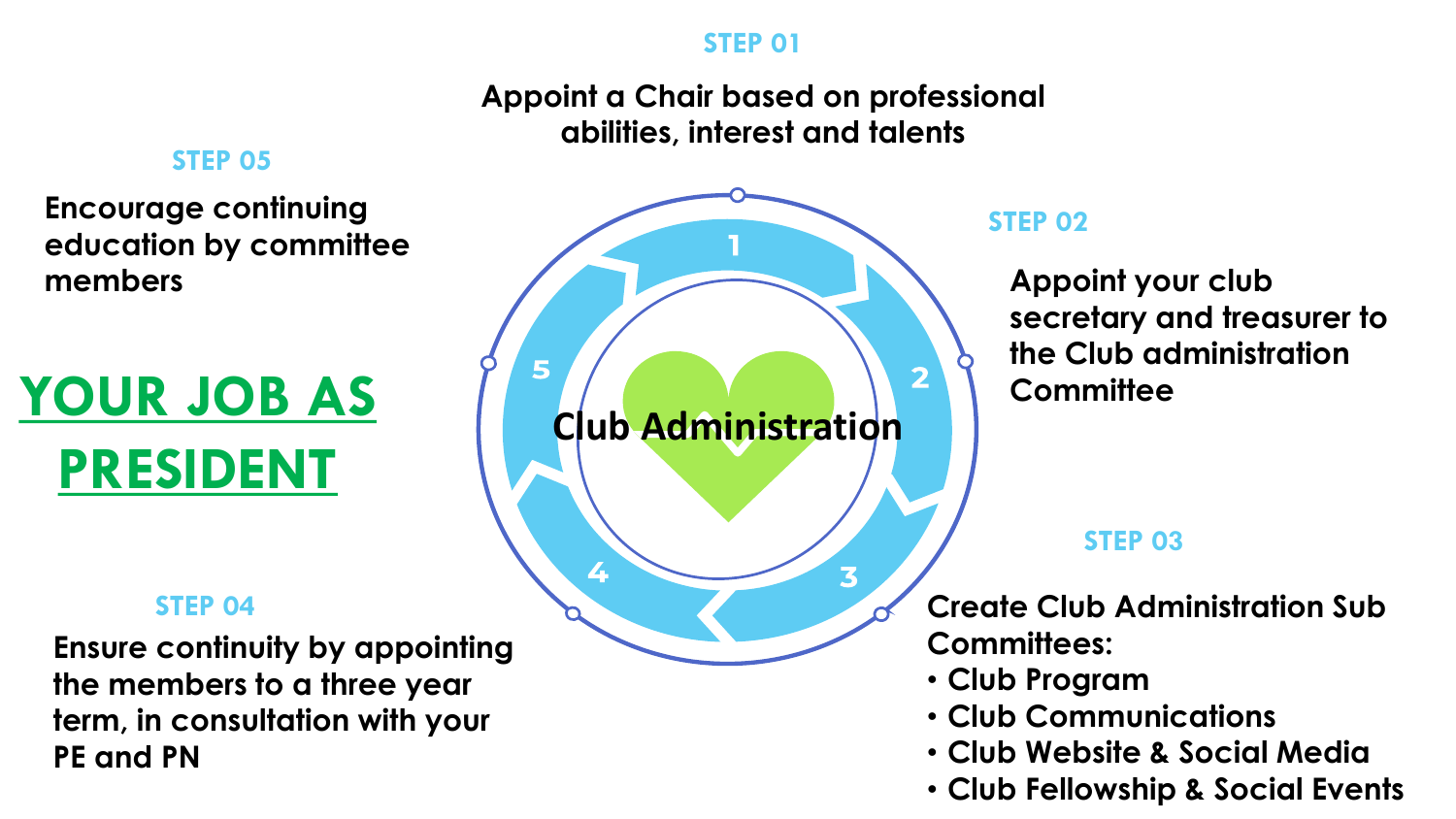### **DECODING THE CLUB VIRTUAL MEETING.. MAKING IT INTERESTING AND ENGAGING**

**B**

**C**

**D**

**F**

**A**

![](_page_10_Figure_1.jpeg)

**Well – defined agenda -Start with a joke or Inspirational Messages and avoid static PPT**

> **Do unexpected activities like; short Yoga, Sumba, ongoing games**

> > **Celebrate small or big successes of members**

**Make the meeting interactive, i.e. run a poll, virtual games**

**Breakdown the interaction E**

**Get meeting feedback, expect chaos & just laugh it off**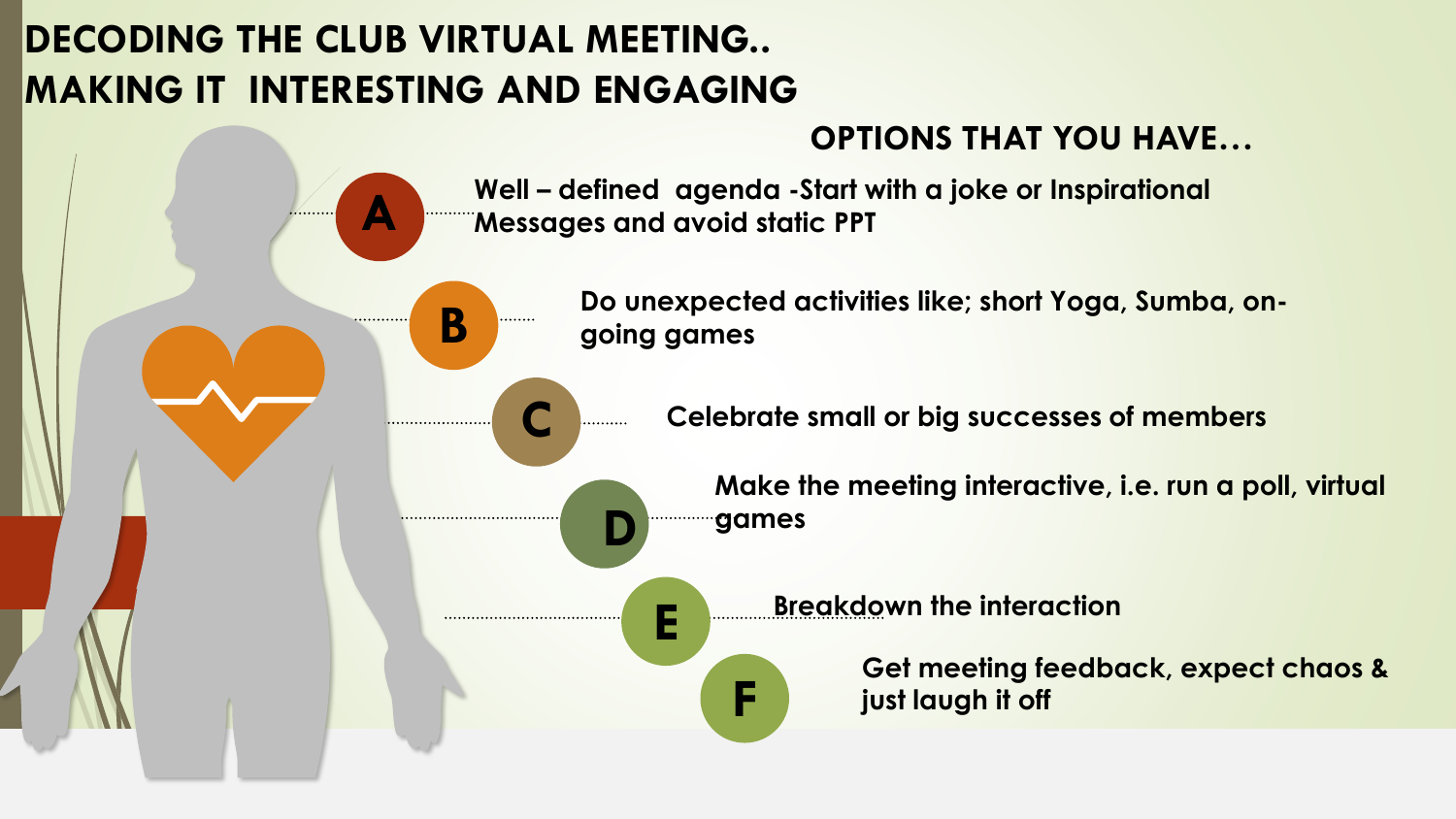"In any moment of decision, the best thing you can do is the right thing, the next best thing is the wrong thing, and the worst thing you can do is nothing."

1

1

*— Theodore Roosevelt, 26th U.S. president*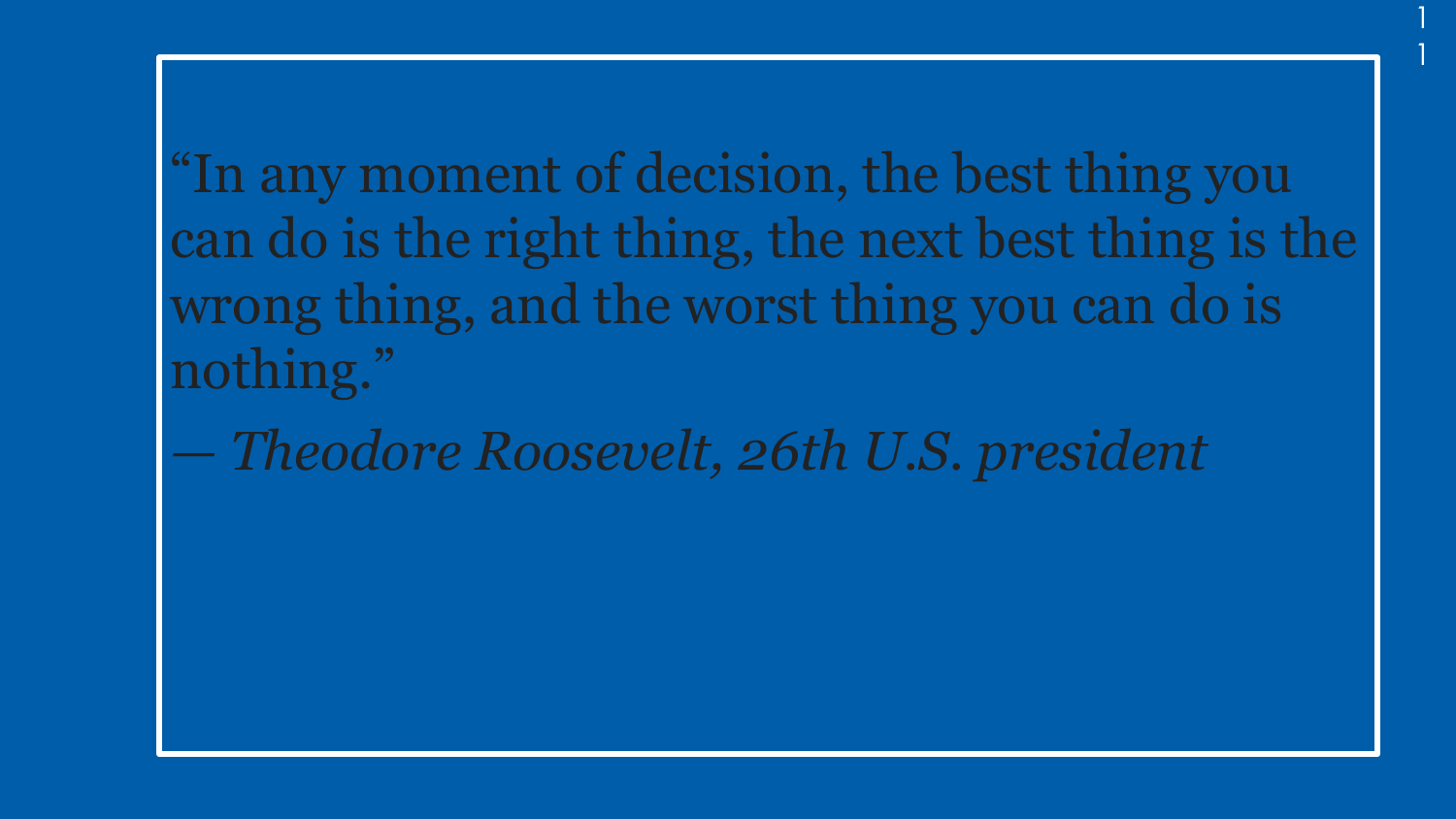### Is this new normal….

How do you become a Great President…Serving Humanity?

1

2

*— Theodore Roosevelt, 26th U.S. president*